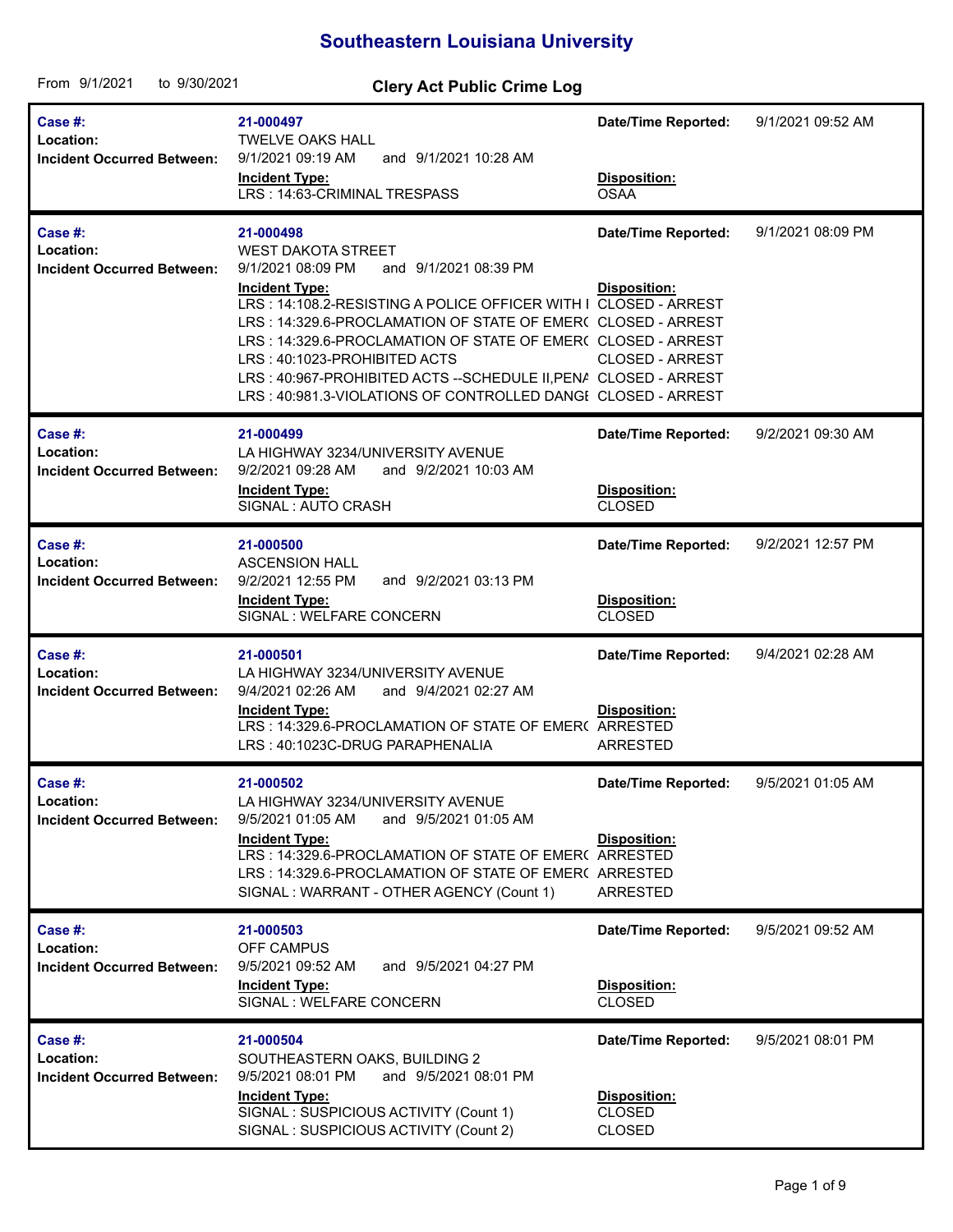| Case #:<br>Location:<br><b>Incident Occurred Between:</b>    | 21-000505<br>PRIDE HALL, PARKING LOT<br>8/27/2021 01:00 PM and 9/6/2021 01:00 PM<br><b>Incident Type:</b><br>LRS: 14:100-HIT AND RUN                                                                                                                                                                                            | <b>Date/Time Reported:</b><br>Disposition:<br>PENDING INVESTIGATION                                   | 9/6/2021 01:02 PM  |
|--------------------------------------------------------------|---------------------------------------------------------------------------------------------------------------------------------------------------------------------------------------------------------------------------------------------------------------------------------------------------------------------------------|-------------------------------------------------------------------------------------------------------|--------------------|
| Case #:<br>Location:<br><b>Incident Occurred Between:</b>    | 21-000506<br>LA HIGHWAY 3234/UNIVERSITY AVENUE<br>9/7/2021 01:12 AM<br>and 9/7/2021 01:12 AM<br><b>Incident Type:</b><br>SIGNAL: ASSIST ANOTHER AGENCY                                                                                                                                                                          | <b>Date/Time Reported:</b><br><b>Disposition:</b><br><b>CLOSED</b>                                    | 9/7/2021 01:12 AM  |
| Case #:<br>Location:<br><b>Incident Occurred Between:</b>    | 21-000507<br>SOUTHEASTERN OAKS, BUILDING 6<br>9/8/2021 06:50 PM<br>and 9/8/2021 06:50 PM<br><b>Incident Type:</b><br>SIGNAL : SUSPICIOUS ACTIVITY (Count 1)<br>SIGNAL : SUSPICIOUS ACTIVITY (Count 2)                                                                                                                           | <b>Date/Time Reported:</b><br>Disposition:<br><b>CLOSED</b><br><b>CLOSED</b>                          | 9/8/2021 06:50 PM  |
| Case #:<br>Location:<br><b>Incident Occurred Between:</b>    | 21-000508<br>SOUTHEASTERN OAKS, BUILDING 1<br>9/9/2021 06:18 PM<br>and 9/9/2021 06:36 PM<br><b>Incident Type:</b><br>SIGNAL: SUSPICIOUS ACTIVITY                                                                                                                                                                                | <b>Date/Time Reported:</b><br>Disposition:<br><b>CLOSED</b>                                           | 9/9/2021 06:18 PM  |
| Case #:<br>Location:<br><b>Incident Occurred Between:</b>    | 21-000509<br><b>ASCENSION HALL</b><br>8/27/2021 02:00 PM<br>and 9/11/2021 01:00 PM<br><b>Incident Type:</b><br>LRS: 14:67-THEFT                                                                                                                                                                                                 | <b>Date/Time Reported:</b><br>Disposition:<br><b>CLOSED</b>                                           | 9/10/2021 01:04 PM |
| Case #:<br>Location:<br><b>Incident Occurred Between:</b>    | 21-000515<br>UNIVERSITY POLICE DEPT<br>and 9/11/2021 10:45 AM<br>9/11/2021 10:45 AM<br><b>Incident Type:</b><br>LRS: 14:40.2-STALKING                                                                                                                                                                                           | <b>Date/Time Reported:</b><br>Disposition:<br><b>CLOSED</b>                                           | 9/11/2021 10:45 AM |
| Case $#$ :<br>Location:<br><b>Incident Occurred Between:</b> | 21-000510<br><b>TWELVE OAKS HALL</b><br>9/11/2021 12:39 PM and 9/11/2021 01:11 PM<br><b>Incident Type:</b><br>LRS: 14:35-SIMPLE BATTERY                                                                                                                                                                                         | <b>Date/Time Reported:</b><br>Disposition:<br><b>CLOSED - ARREST</b>                                  | 9/11/2021 12:40 PM |
| Case #:<br>Location:<br><b>Incident Occurred Between:</b>    | 21-000511<br>STUDENT UNION, EAST PARKING LOT<br>9/12/2021 08:24 PM and 9/12/2021 08:24 PM<br><b>Incident Type:</b><br>LRS: 14:108-RESISTING AN OFFICER<br>LRS: 14:95-ILLEGAL CARRYING OF WEAPON<br>LRS: 14:95.1-POSSESSION OF FIREARM OR CARRYI CLOSED - ARREST<br>LRS: 14:95.2-CARRYING A FIREARM ON SCHOOL PR CLOSED - ARREST | <b>Date/Time Reported:</b><br><b>Disposition:</b><br><b>CLOSED - ARREST</b><br><b>CLOSED - ARREST</b> | 9/12/2021 08:24 PM |
| Case #:<br>Location:<br><b>Incident Occurred Between:</b>    | 21-000512<br>PENNINGTON STUDENT ACTIVITY CENTER, WEST PARKING LOT<br>9/13/2021 11:20 PM and 9/13/2021 11:21 PM<br><b>Incident Type:</b><br>LRS: 14:93.12-PURCHASE AND PUBLIC POSSESSIOI OSAA<br>LRS: 14:93.12-PURCHASE AND PUBLIC POSSESSIOI OSAA                                                                               | <b>Date/Time Reported:</b><br><b>Disposition:</b>                                                     | 9/13/2021 11:22 PM |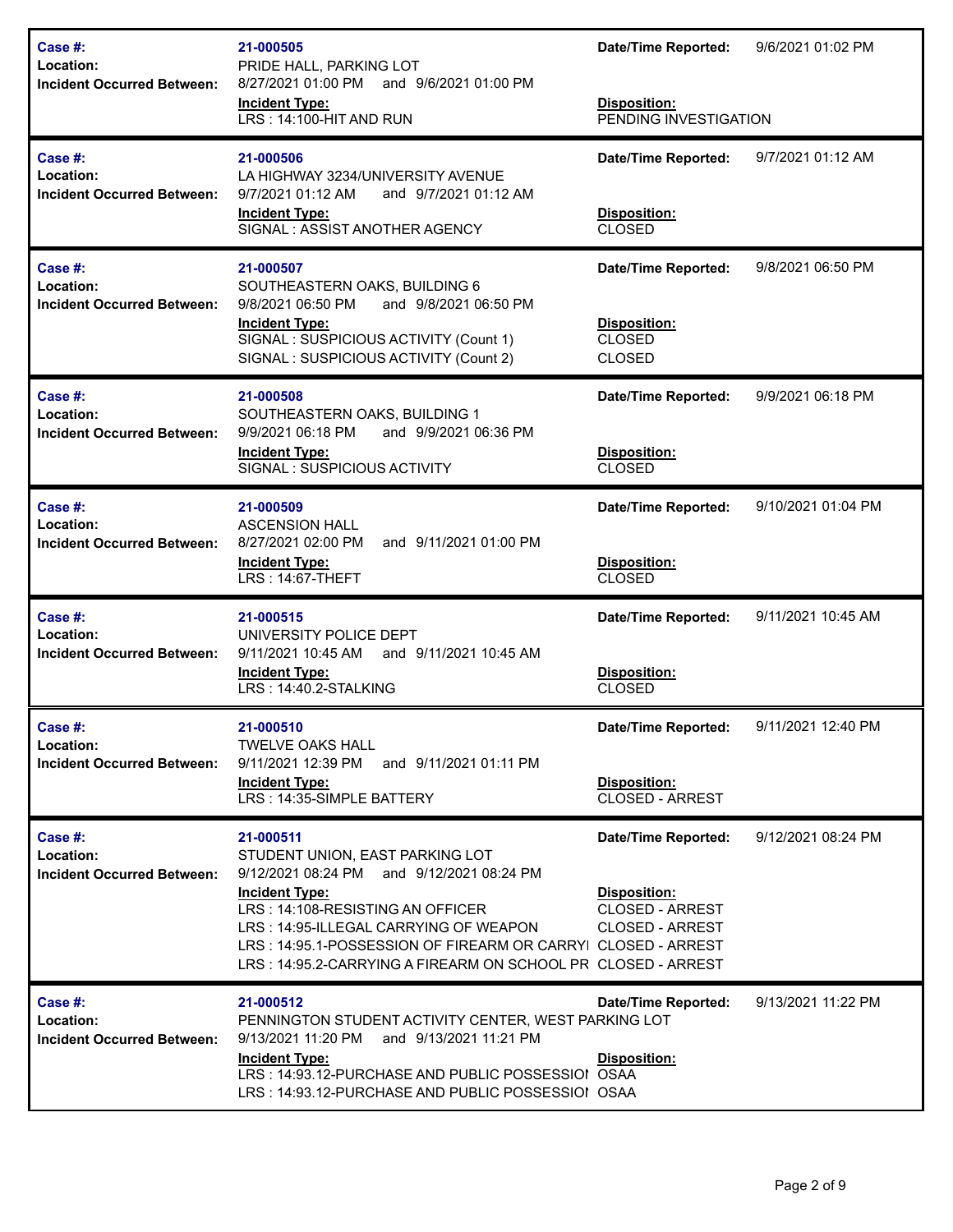| Case $#$ :<br>Location:<br><b>Incident Occurred Between:</b> | 21-000513<br>PENNINGTON STUDENT ACTIVITY CENTER, WEST PARKING LOT<br>9/14/2021 12:18 AM and 9/14/2021 12:18 AM<br><b>Incident Type:</b><br>LRS: 14:93.12-PURCHASE AND PUBLIC POSSESSIOI ARRESTED | <b>Date/Time Reported:</b><br>Disposition:                                          | 9/14/2021 12:18 AM |
|--------------------------------------------------------------|--------------------------------------------------------------------------------------------------------------------------------------------------------------------------------------------------|-------------------------------------------------------------------------------------|--------------------|
| Case #:<br>Location:<br><b>Incident Occurred Between:</b>    | 21-000514<br>LA HIGHWAY 3234/UNIVERSITY AVENUE<br>9/14/2021 02:08 AM<br>and 9/14/2021 02:09 AM<br><b>Incident Type:</b><br>SIGNAL: MEDICAL - COMPLAINT                                           | <b>Date/Time Reported:</b><br><b>Disposition:</b><br><b>TRANSPORTED TO HOSPITAL</b> | 9/14/2021 02:10 AM |
| Case #:<br>Location:<br><b>Incident Occurred Between:</b>    | 21-000516<br><b>RAILROAD PARK</b><br>9/15/2021 06:52 PM<br>and 9/15/2021 06:52 PM<br><b>Incident Type:</b><br>SIGNAL : MEDICAL - COMPLAINT                                                       | <b>Date/Time Reported:</b><br><b>Disposition:</b><br><b>TRANSPORTED TO HOSPITAL</b> | 9/15/2021 06:52 PM |
| Case #:<br>Location:<br><b>Incident Occurred Between:</b>    | 21-000517<br>PRIDE HALL<br>8/27/2021 12:00 PM<br>and 9/16/2021 12:00 PM<br><b>Incident Type:</b><br>LRS: 14:67-THEFT                                                                             | <b>Date/Time Reported:</b><br>Disposition:<br><b>CLOSED</b>                         | 9/16/2021 12:46 PM |
| Case #:<br>Location:<br><b>Incident Occurred Between:</b>    | 21-000518<br><b>STUDENT UNION</b><br>Unknown<br>and Unknown<br><b>Incident Type:</b><br>SIGNAL : GENERATED IN ERROR                                                                              | <b>Date/Time Reported:</b><br>Disposition:<br><b>CLOSED</b>                         | 9/16/2021 05:11 PM |
| Case #:<br>Location:<br><b>Incident Occurred Between:</b>    | 21-000520<br><b>TWELVE OAKS HALL</b><br>9/17/2021 12:52 AM<br>and 9/17/2021 12:52 AM<br><b>Incident Type:</b><br>SIGNAL : MEDICAL                                                                | <b>Date/Time Reported:</b><br>Disposition:<br><b>CLOSED</b>                         | 9/17/2021 12:52 AM |
| Case #:<br>Location:<br><b>Incident Occurred Between:</b>    | 21-000519<br>SOUTHEASTERN OAKS, BUILDING 6<br>9/17/2021 01:06 AM and 9/17/2021 01:06 AM<br><b>Incident Type:</b><br>LRS: 14:34.9. BATTERY OF A DATING PARTNER                                    | <b>Date/Time Reported:</b><br>Disposition:<br><b>OSAA</b>                           | 9/17/2021 01:06 AM |
| Case #:<br>Location:<br><b>Incident Occurred Between:</b>    | 21-000521<br><b>ASCENSION HALL</b><br>8/26/2021 04:00 PM<br>and 9/17/2021 12:15 PM<br><b>Incident Type:</b><br><b>LRS: 14:67-THEFT</b>                                                           | <b>Date/Time Reported:</b><br><b>Disposition:</b><br>PENDING INVESTIGATION          | 9/17/2021 11:37 AM |
| Case #:<br>Location:<br><b>Incident Occurred Between:</b>    | 21-000522<br>SOUTHEASTERN OAKS/GREEK VILLAGE<br>9/16/2021 10:00 PM and 9/16/2021 10:00 PM<br><b>Incident Type:</b><br>SIGNAL : MEDICAL - COMPLAINT                                               | <b>Date/Time Reported:</b><br>Disposition:<br><b>CLOSED</b>                         | 9/17/2021 11:57 AM |
| Case #:<br>Location:<br><b>Incident Occurred Between:</b>    | 21-000523<br>THE VILLAGE, COURTYARD<br>9/17/2021 09:44 PM and 9/17/2021 10:15 PM<br>Incident Type:<br>SIGNAL : MEDICAL                                                                           | <b>Date/Time Reported:</b><br>Disposition:<br><b>CLOSED</b>                         | 9/17/2021 09:47 PM |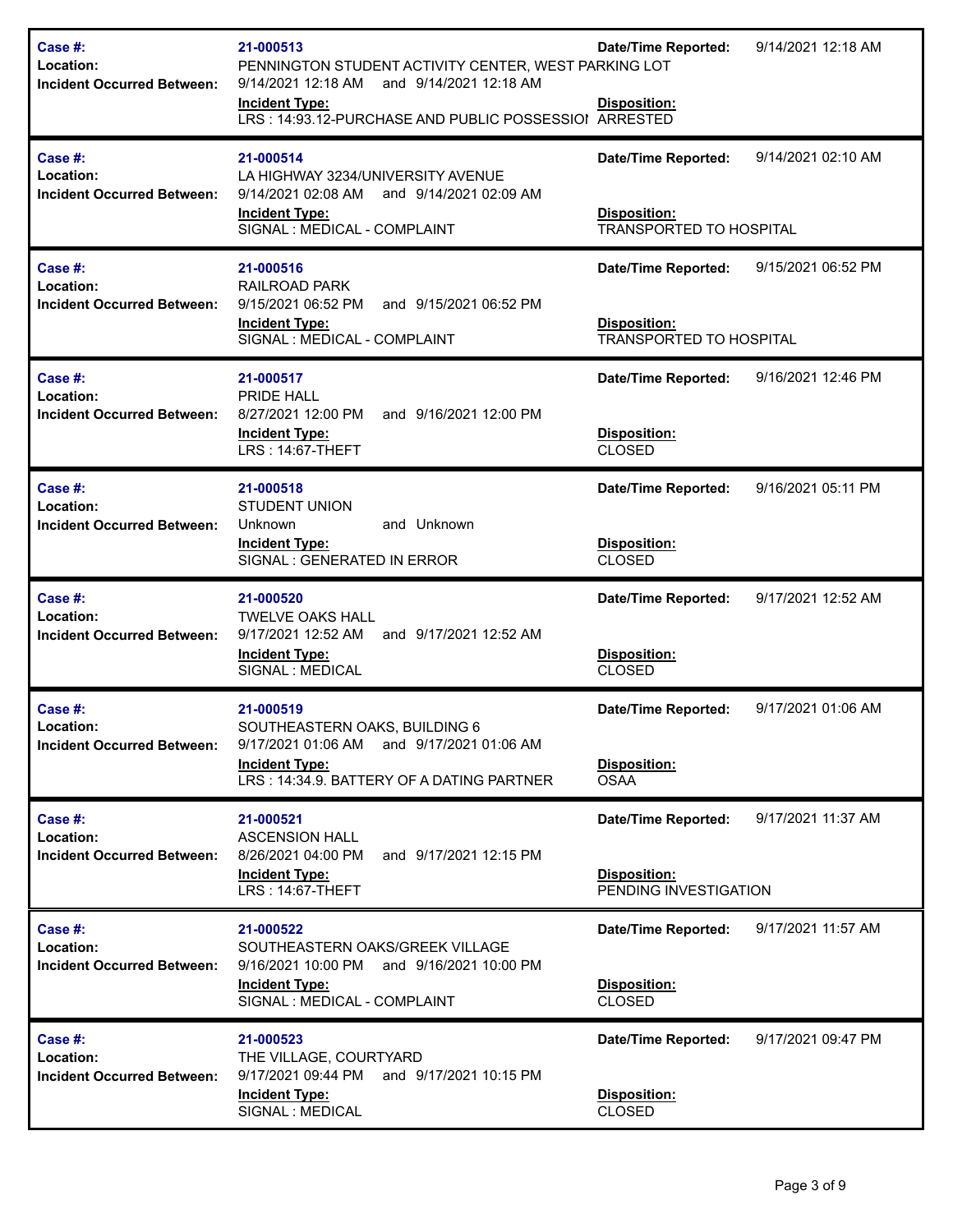| Case #:<br>Location:<br><b>Incident Occurred Between:</b> | 21-000524<br><b>TAYLOR HALL</b><br>9/17/2021 11:30 PM<br>and 9/18/2021 12:45 AM<br><b>Incident Type:</b><br>LRS: 14:108-RESISTING AN OFFICER<br>(Count 1)<br>LRS: 14:108-RESISTING AN OFFICER<br>(Count 2)<br>LRS: 14:130.1/A-OBSTRUCTION OF JUSTICE (Cour ARRESTED<br>LRS: 14:130.1/A-OBSTRUCTION OF JUSTICE<br>LRS: 40:966-PENALTY FOR DISTRIBUTION OR POSS ARRESTED | <b>Date/Time Reported:</b><br>Disposition:<br><b>ARRESTED</b><br><b>ARRESTED</b><br>(Cour ARRESTED | 9/17/2021 11:30 PM |
|-----------------------------------------------------------|------------------------------------------------------------------------------------------------------------------------------------------------------------------------------------------------------------------------------------------------------------------------------------------------------------------------------------------------------------------------|----------------------------------------------------------------------------------------------------|--------------------|
| Case #:<br>Location:<br><b>Incident Occurred Between:</b> | 21-000525<br>PRIDE HALL, PARKING LOT<br>9/18/2021 12:00 AM and 9/18/2021 02:42 AM<br><b>Incident Type:</b><br>LRS: 14:103/A3-DISTURBING THE PEACE / DRUNKEN ARRESTED<br>LRS: 14:103/A3-DISTURBING THE PEACE / DRUNKEI ARRESTED<br>LRS: 14:103/A3-DISTURBING THE PEACE / DRUNKEI ARRESTED<br>SIGNAL : MEDICAL - COMPLAINT                                               | <b>Date/Time Reported:</b><br><b>Disposition:</b><br><b>CLOSED</b>                                 | 9/18/2021 02:43 AM |
| Case #:<br>Location:<br><b>Incident Occurred Between:</b> | 21-000526<br><b>WASHINGTON HALL</b><br>9/18/2021 01:00 PM<br>and 9/18/2021 01:20 PM<br><b>Incident Type:</b><br>SIGNAL : WELFARE CONCERN                                                                                                                                                                                                                               | <b>Date/Time Reported:</b><br>Disposition:<br><b>CLOSED</b>                                        | 9/18/2021 01:10 PM |
| Case #:<br>Location:<br><b>Incident Occurred Between:</b> | 21-000527<br>NORTHWEST RAILROAD AVENUE<br>9/19/2021 02:22 AM and 9/19/2021 03:05 AM<br><b>Incident Type:</b><br>LRS: 32:303-ALL VEHICLES - MOTORCYCLES AND M<br>LRS: 32:52 DRIVER MUST BE LICENSED<br>SIGNAL : MEDICAL                                                                                                                                                 | <b>Date/Time Reported:</b><br>Disposition:<br><b>CLOSED</b><br><b>CLOSED</b><br><b>CLOSED</b>      | 9/19/2021 02:12 AM |
| Case #:<br>Location:<br><b>Incident Occurred Between:</b> | 21-000528<br><b>ST. TAMMANY HALL</b><br>and 9/19/2021 04:22 PM<br>9/19/2021 04:20 PM<br><b>Incident Type:</b><br>SIGNAL : WELFARE CONCERN                                                                                                                                                                                                                              | <b>Date/Time Reported:</b><br>Disposition:<br><b>CLOSED</b>                                        | 9/19/2021 04:23 PM |
| Case #:<br>Location:<br><b>Incident Occurred Between:</b> | 21-000529<br><b>ASCENSION HALL</b><br>9/19/2021 11:29 PM<br>and 9/19/2021 11:30 PM<br><b>Incident Type:</b><br>SIGNAL : MEDICAL                                                                                                                                                                                                                                        | <b>Date/Time Reported:</b><br>Disposition:<br><b>CLOSED</b>                                        | 9/19/2021 11:31 PM |
| Case #:<br>Location:<br><b>Incident Occurred Between:</b> | 21-000530<br>OFF CAMPUS<br>9/20/2021 09:46 PM<br>and 9/20/2021 09:46 PM<br><b>Incident Type:</b><br>SIGNAL: SUSPICIOUS ACTIVITY                                                                                                                                                                                                                                        | Date/Time Reported:<br><b>Disposition:</b><br><b>CLOSED</b>                                        | 9/20/2021 09:46 PM |
| Case #:<br>Location:<br><b>Incident Occurred Between:</b> | 21-000531<br><b>TWELVE OAKS HALL</b><br>9/20/2021 08:00 PM<br>and 9/20/2021 09:00 PM<br><b>Incident Type:</b><br>SIGNAL: SUSPICIOUS ACTIVITY                                                                                                                                                                                                                           | <b>Date/Time Reported:</b><br>Disposition:<br><b>CLOSED</b>                                        | 9/20/2021 10:57 PM |
| Case #:<br>Location:<br><b>Incident Occurred Between:</b> | 21-000533<br>UNIVERSITY POLICE DEPT<br>and Unknown<br>Unknown<br><b>Incident Type:</b>                                                                                                                                                                                                                                                                                 | <b>Date/Time Reported:</b><br>Disposition:                                                         | 9/21/2021 12:13 AM |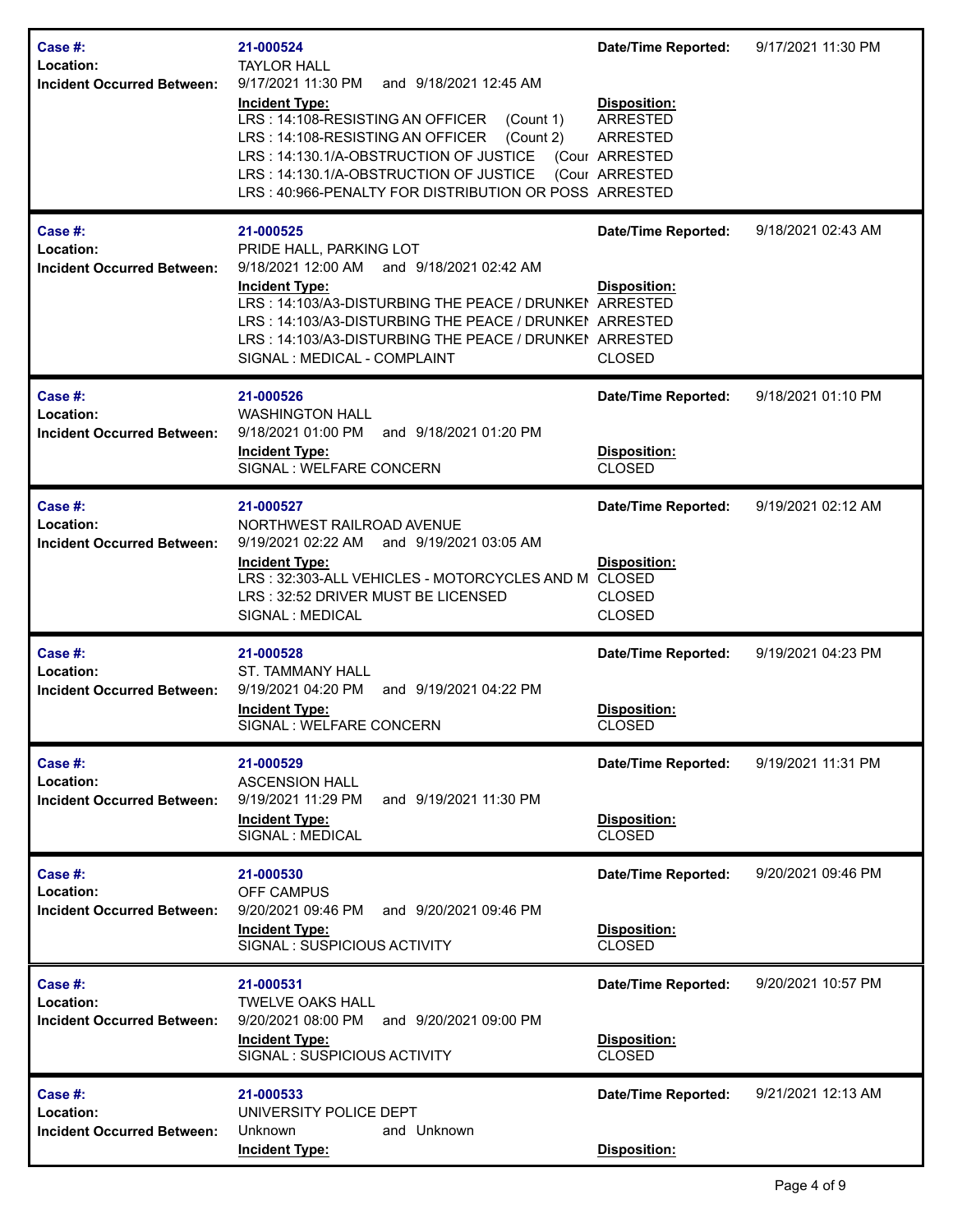|                                                           | SIGNAL : GENERATED IN ERROR                                                                                                                                                   | <b>CLOSED</b>                                               |                    |
|-----------------------------------------------------------|-------------------------------------------------------------------------------------------------------------------------------------------------------------------------------|-------------------------------------------------------------|--------------------|
| Case #:<br>Location:<br><b>Incident Occurred Between:</b> | 21-000534<br><b>LIVINGSTON HALL</b><br>8/26/2021 02:30 PM<br>and 9/21/2021 08:26 AM<br><b>Incident Type:</b><br>LRS: 14:67-THEFT                                              | <b>Date/Time Reported:</b><br>Disposition:<br>CLOSED        | 9/21/2021 08:26 AM |
| Case #:<br>Location:<br><b>Incident Occurred Between:</b> | 21-000535<br>DRIVING RANGE, PARKING LOT<br>8/23/2021 08:00 AM and 8/23/2021 10:00 AM<br><b>Incident Type:</b><br>LRS: 14:100-HIT AND RUN                                      | <b>Date/Time Reported:</b><br><b>Disposition:</b><br>CLOSED | 9/21/2021 10:12 AM |
| Case #:<br>Location:<br><b>Incident Occurred Between:</b> | 21-000536<br>LA HIGHWAY 3234/UNIVERSITY AVENUE<br>9/21/2021 12:20 PM and 9/21/2021 12:30 PM<br><b>Incident Type:</b><br>SIGNAL: AUTO CRASH                                    | <b>Date/Time Reported:</b><br>Disposition:<br>CLOSED        | 9/21/2021 12:25 PM |
| Case #:<br>Location:<br><b>Incident Occurred Between:</b> | 21-000538<br>KINESIOLOGY AND HEALTH STUDIES<br>9/21/2021 04:15 PM and 9/21/2021 05:00 PM<br><b>Incident Type:</b><br>SIGNAL: MEDICAL                                          | <b>Date/Time Reported:</b><br>Disposition:<br><b>CLOSED</b> | 9/21/2021 04:20 PM |
| Case #:<br>Location:<br><b>Incident Occurred Between:</b> | 21-000537<br><b>TWELVE OAKS HALL</b><br>8/9/2021 07:00 AM<br>and 9/16/2021 03:24 PM<br><b>Incident Type:</b><br>LRS: 14:67-THEFT                                              | <b>Date/Time Reported:</b><br>Disposition:<br><b>CLOSED</b> | 9/21/2021 04:40 PM |
| Case #:<br>Location:<br><b>Incident Occurred Between:</b> | 21-000539<br>NORTH UNION, PARKING LOT<br>9/21/2021 09:18 PM and 9/21/2021 09:18 PM<br><b>Incident Type:</b><br>SIGNAL: SUSPICIOUS ACTIVITY                                    | <b>Date/Time Reported:</b><br>Disposition:<br><b>CLOSED</b> | 9/21/2021 09:18 PM |
| Case #:<br>Location:<br><b>Incident Occurred Between:</b> | 21-000540<br><b>OFF CAMPUS</b><br>9/16/2021 03:00 AM<br>and 9/16/2021 03:00 AM<br><b>Incident Type:</b><br>LRS: 14:43.1.1/N-MISDEMEANOR SEXUAL BATTERY/ TITLE IX              | <b>Date/Time Reported:</b><br>Disposition:                  | 9/22/2021 03:28 PM |
| Case #:<br>Location:<br><b>Incident Occurred Between:</b> | 21-000541<br>PRIDE HALL<br>and 9/22/2021 05:40 PM<br>9/22/2021 05:22 PM<br><b>Incident Type:</b><br>SIGNAL : WELFARE CONCERN                                                  | <b>Date/Time Reported:</b><br>Disposition:<br><b>CLOSED</b> | 9/22/2021 05:22 PM |
| Case #:<br>Location:<br><b>Incident Occurred Between:</b> | 21-000542<br>SOUTHEASTERN OAKS MAIN GATE<br>9/22/2021 09:09 PM and 9/22/2021 09:10 PM<br><b>Incident Type:</b><br>LRS: 14:56-SIMPLE CRIMINAL DAMAGE TO PROPER CLOSED - ARREST | <b>Date/Time Reported:</b><br>Disposition:                  | 9/22/2021 09:50 PM |
| Case #:<br>Location:<br><b>Incident Occurred Between:</b> | 21-000543<br>SOUTHEASTERN OAKS, PARKING AREA<br>9/22/2021 10:15 PM and 9/22/2021 10:16 PM<br><b>Incident Type:</b><br>LRS: 40:966-PENALTY FOR DISTRIBUTION OR POSS OSAA       | <b>Date/Time Reported:</b><br>Disposition:                  | 9/22/2021 10:17 PM |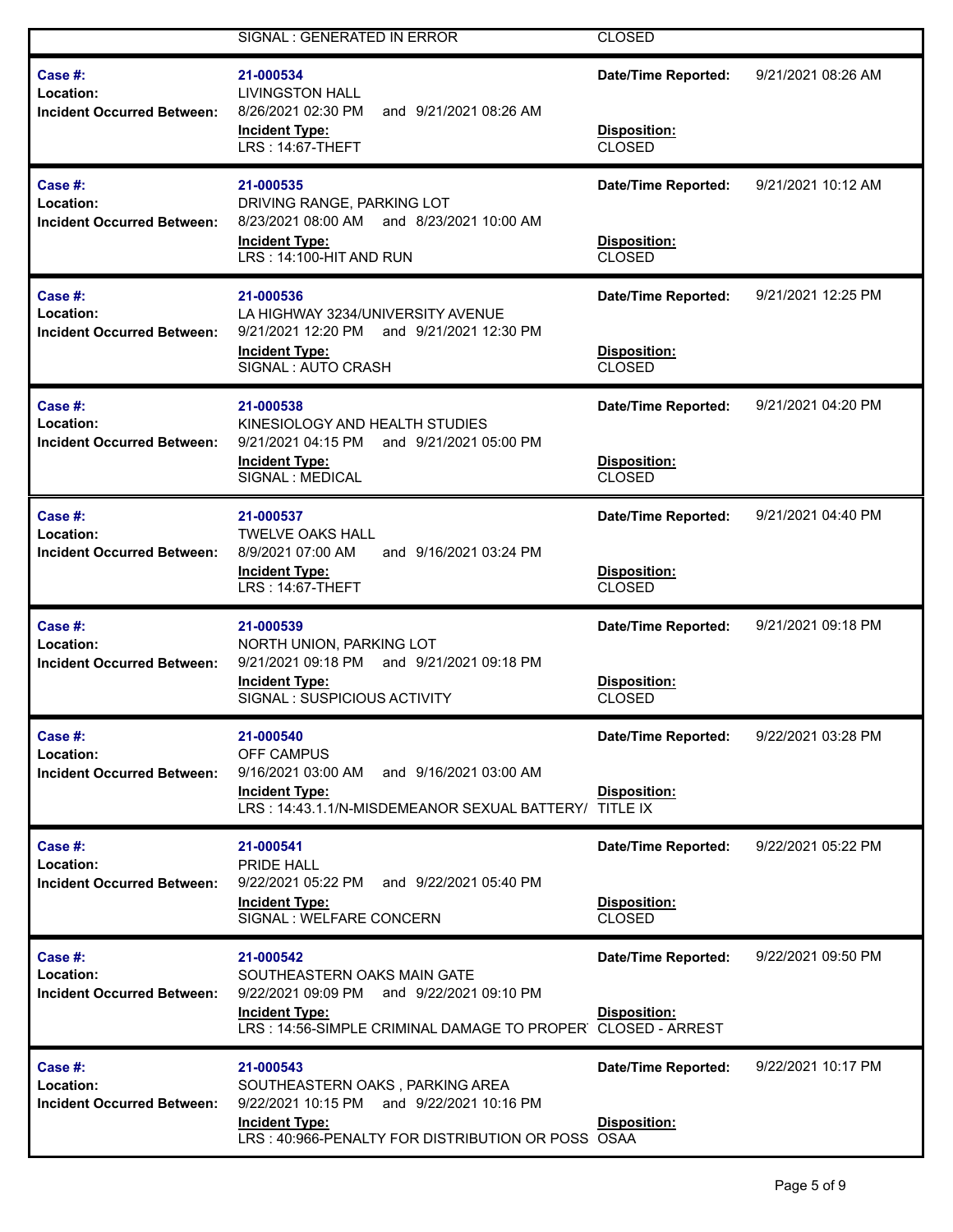| Case #:<br>Location:<br><b>Incident Occurred Between:</b> | 21-000544<br><b>PRIDE HALL</b><br>9/22/2021 10:52 PM<br>and 9/22/2021 10:53 PM<br><b>Incident Type:</b><br>LRS: 14:93.12-PURCHASE AND PUBLIC POSSESSIOI OSAA<br>LRS: 14:93.12-PURCHASE AND PUBLIC POSSESSIOI OSAA<br>LRS: 14:93.12-PURCHASE AND PUBLIC POSSESSIOI OSAA<br>LRS: 14:93.12-PURCHASE AND PUBLIC POSSESSIOI OSAA<br>LRS: 14:93.12-PURCHASE AND PUBLIC POSSESSIOI OSAA<br>LRS: 14:93.12-PURCHASE AND PUBLIC POSSESSIOI OSAA<br>LRS: 14:93.12-PURCHASE AND PUBLIC POSSESSIOI OSAA<br>LRS: 14:93.12-PURCHASE AND PUBLIC POSSESSIOI OSAA<br>LRS: 14:93.12-PURCHASE AND PUBLIC POSSESSIOI OSAA<br>LRS: 14:93.12-PURCHASE AND PUBLIC POSSESSIOI OSAA | <b>Date/Time Reported:</b><br>Disposition:                                   | 9/22/2021 10:54 PM |
|-----------------------------------------------------------|-----------------------------------------------------------------------------------------------------------------------------------------------------------------------------------------------------------------------------------------------------------------------------------------------------------------------------------------------------------------------------------------------------------------------------------------------------------------------------------------------------------------------------------------------------------------------------------------------------------------------------------------------------------|------------------------------------------------------------------------------|--------------------|
| Case #:<br>Location:<br><b>Incident Occurred Between:</b> | 21-000545<br><b>TWELVE OAKS HALL</b><br>9/22/2021 11:30 PM<br>and 9/22/2021 11:33 PM<br><b>Incident Type:</b><br>SIGNAL : MEDICAL                                                                                                                                                                                                                                                                                                                                                                                                                                                                                                                         | <b>Date/Time Reported:</b><br>Disposition:<br><b>TRANSPORTED TO HOSPITAL</b> | 9/22/2021 11:34 PM |
| Case #:<br>Location:<br><b>Incident Occurred Between:</b> | 21-000546<br><b>WHITE HALL</b><br>9/23/2021 08:20 AM<br>and 9/23/2021 08:23 AM<br><b>Incident Type:</b><br>SIGNAL : MEDICAL                                                                                                                                                                                                                                                                                                                                                                                                                                                                                                                               | <b>Date/Time Reported:</b><br>Disposition:<br><b>CLOSED</b>                  | 9/23/2021 10:42 AM |
| Case #:<br>Location:<br><b>Incident Occurred Between:</b> | 21-000547<br>LA HIGHWAY 3234/UNIVERSITY AVENUE<br>9/23/2021 12:30 PM and 9/23/2021 12:47 PM<br><b>Incident Type:</b><br>SIGNAL : FIRE COMPLAINT                                                                                                                                                                                                                                                                                                                                                                                                                                                                                                           | Date/Time Reported:<br>Disposition:<br><b>CLOSED</b>                         | 9/23/2021 12:30 PM |
| Case #:<br>Location:<br><b>Incident Occurred Between:</b> | 21-000548<br><b>OFF CAMPUS</b><br>9/23/2021 03:09 PM<br>and 9/23/2021 03:09 PM<br><b>Incident Type:</b><br>SIGNAL: WELFARE CONCERN                                                                                                                                                                                                                                                                                                                                                                                                                                                                                                                        | <b>Date/Time Reported:</b><br><b>Disposition:</b><br><b>CLOSED</b>           | 9/23/2021 03:54 PM |
| Case #:<br>Location:<br><b>Incident Occurred Between:</b> | 21-000550<br><b>OFF CAMPUS</b><br>9/23/2021 06:21 PM<br>and 9/23/2021 06:22 PM<br><b>Incident Type:</b><br>SIGNAL : WELFARE CONCERN                                                                                                                                                                                                                                                                                                                                                                                                                                                                                                                       | <b>Date/Time Reported:</b><br>Disposition:<br><b>TRANSPORTED TO HOSPITAL</b> | 9/23/2021 06:23 PM |
| Case #:<br>Location:<br><b>Incident Occurred Between:</b> | 21-000549<br><b>ASCENSION HALL</b><br>9/23/2021 08:16 PM<br>and 9/23/2021 08:17 PM<br><b>Incident Type:</b><br>LRS: 14:93.12-PURCHASE AND PUBLIC POSSESSIOI OSAA<br>LRS: 14:93.12-PURCHASE AND PUBLIC POSSESSIOI OSAA<br>LRS: 14:93.12-PURCHASE AND PUBLIC POSSESSIOI OSAA                                                                                                                                                                                                                                                                                                                                                                                | <b>Date/Time Reported:</b><br>Disposition:                                   | 9/23/2021 08:18 PM |
| Case #:<br>Location:<br><b>Incident Occurred Between:</b> | 21-000551<br>NORTH OAK STREET<br>9/24/2021 02:00 AM<br>and 9/24/2021 02:01 AM<br><b>Incident Type:</b><br>LRS: 14:93.12-PURCHASE AND PUBLIC POSSESSIOI OSAA<br>LRS: 14:98-OPERATING A VEHICLE WHILE INTOXICA ARRESTED<br>LRS: 32:64-SPEEDING                                                                                                                                                                                                                                                                                                                                                                                                              | <b>Date/Time Reported:</b><br>Disposition:<br><b>ARRESTED</b>                | 9/24/2021 02:02 AM |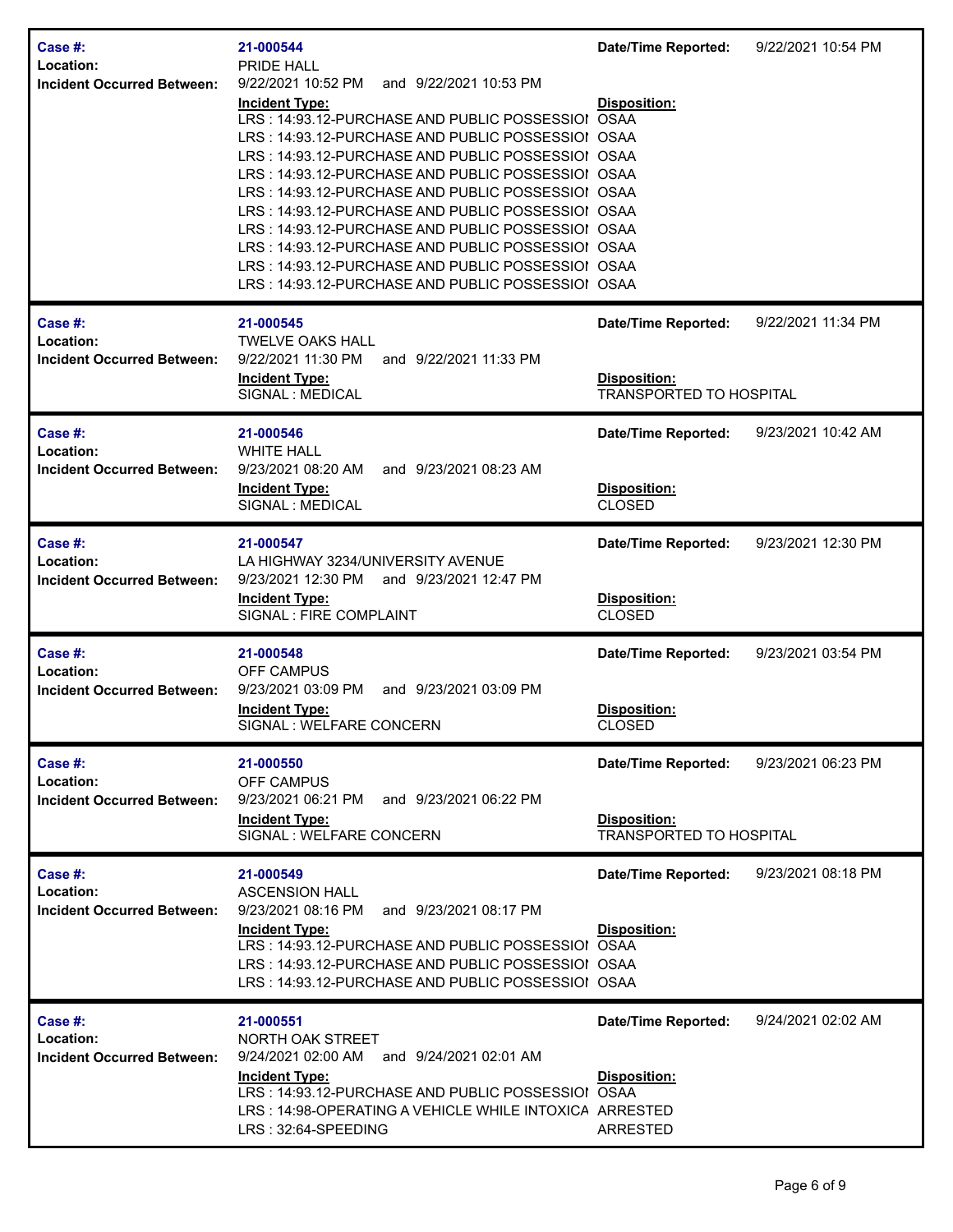| <b>Case #:</b><br>Location:<br><b>Incident Occurred Between:</b> | 21-000552<br>UNIVERSITY POLICE DEPT<br>9/24/2021 12:00 AM and 9/24/2021 12:32 PM<br><b>Incident Type:</b><br>SIGNAL : HARASSMENT - NON CRIMINAL                                                                                                                                                                                                                                                                                                                                                                                                     | <b>Date/Time Reported:</b><br>Disposition:<br><b>CLOSED</b>                                                        | 9/24/2021 10:36 AM |
|------------------------------------------------------------------|-----------------------------------------------------------------------------------------------------------------------------------------------------------------------------------------------------------------------------------------------------------------------------------------------------------------------------------------------------------------------------------------------------------------------------------------------------------------------------------------------------------------------------------------------------|--------------------------------------------------------------------------------------------------------------------|--------------------|
| <b>Case #:</b><br>Location:<br><b>Incident Occurred Between:</b> | 21-000553<br>PRIDE HALL<br>9/24/2021 01:00 PM<br>and 9/24/2021 01:25 PM<br><b>Incident Type:</b><br>SIGNAL : WELFARE CONCERN                                                                                                                                                                                                                                                                                                                                                                                                                        | <b>Date/Time Reported:</b><br>Disposition:<br><b>CLOSED</b>                                                        | 9/24/2021 01:20 PM |
| Case #:<br>Location:<br><b>Incident Occurred Between:</b>        | 21-000554<br><b>ASCENSION HALL</b><br>9/14/2021 11:00 PM<br>and 9/14/2021 11:05 PM<br><b>Incident Type:</b><br>SIGNAL: SUSPICIOUS ACTIVITY                                                                                                                                                                                                                                                                                                                                                                                                          | <b>Date/Time Reported:</b><br>Disposition:<br><b>OSAA</b>                                                          | 9/24/2021 11:23 PM |
| Case #:<br>Location:<br><b>Incident Occurred Between:</b>        | 21-000555<br>NORTH OAK STREET<br>9/25/2021 09:40 PM<br>and 9/25/2021 09:41 PM<br><b>Incident Type:</b><br>LRS: 14:99-RECKLESS OPERATION OF A VEHICLE<br>LRS: 32:415-SUSPENDED/REVOKED THIS STATE AN ARRESTED<br>LRS: 32:51-VEHICLE LICENSE REQUIRED<br>LRS: 32:863.1-MUST SHOW PROOF OF INSURANCE ARRESTED<br>LRS: 40:966-PENALTY FOR DISTRIBUTION OR POSS ARRESTED<br>SIGNAL: WARRANT - OTHER AGENCY (Count 1)<br>SIGNAL: WARRANT - OTHER AGENCY (Count 2)<br>SIGNAL: WARRANT - OTHER AGENCY (Count 3)<br>SIGNAL: WARRANT - OTHER AGENCY (Count 4) | <b>Date/Time Reported:</b><br>Disposition:<br>ARRESTED<br>ARRESTED<br>ARRESTED<br>ARRESTED<br>ARRESTED<br>ARRESTED | 9/25/2021 09:42 PM |
| Case #:<br>Location:<br><b>Incident Occurred Between:</b>        | 21-000556<br>NORTHWEST RAILROAD AVENUE<br>9/25/2021 02:34 AM and 9/25/2021 11:42 PM<br><b>Incident Type:</b><br>LRS: 32:415-SUSPENDED/REVOKED THIS STATE AN ARRESTED<br>LRS : 32:64-SPEEDING<br>SIGNAL: WARRANT - OTHER AGENCY (Count 1)<br>SIGNAL: WARRANT - OTHER AGENCY (Count 2)                                                                                                                                                                                                                                                                | <b>Date/Time Reported:</b><br><b>Disposition:</b><br><b>ARRESTED</b><br><b>ARRESTED</b><br>ARRESTED                | 9/25/2021 11:43 PM |
| <b>Case #:</b><br>Location:<br><b>Incident Occurred Between:</b> | 21-000557<br>NORTHWEST RAILROAD AVENUE<br>9/26/2021 01:35 AM and 9/26/2021 01:36 AM<br><b>Incident Type:</b><br>LRS: 14:98-OPERATING A VEHICLE WHILE INTOXICA ARRESTED<br>LRS: 32:64-SPEEDING                                                                                                                                                                                                                                                                                                                                                       | <b>Date/Time Reported:</b><br><b>Disposition:</b><br>ARRESTED                                                      | 9/26/2021 01:37 AM |
| Case #:<br>Location:<br><b>Incident Occurred Between:</b>        | 21-000558<br><b>LIVINGSTON HALL</b><br>9/26/2021 12:09 PM<br>and 9/26/2021 01:11 PM<br><b>Incident Type:</b><br>SIGNAL : MEDICAL                                                                                                                                                                                                                                                                                                                                                                                                                    | <b>Date/Time Reported:</b><br>Disposition:<br><b>CLOSED</b>                                                        | 9/26/2021 12:29 PM |
| Case #:<br>Location:<br><b>Incident Occurred Between:</b>        | 21-000559<br>LA HIGHWAY 3234/UNIVERSITY AVENUE<br>Unknown<br>and Unknown<br><b>Incident Type:</b><br>SIGNAL : AUTO CRASH                                                                                                                                                                                                                                                                                                                                                                                                                            | <b>Date/Time Reported:</b><br>Disposition:<br>CLOSED                                                               | 9/27/2021 03:16 PM |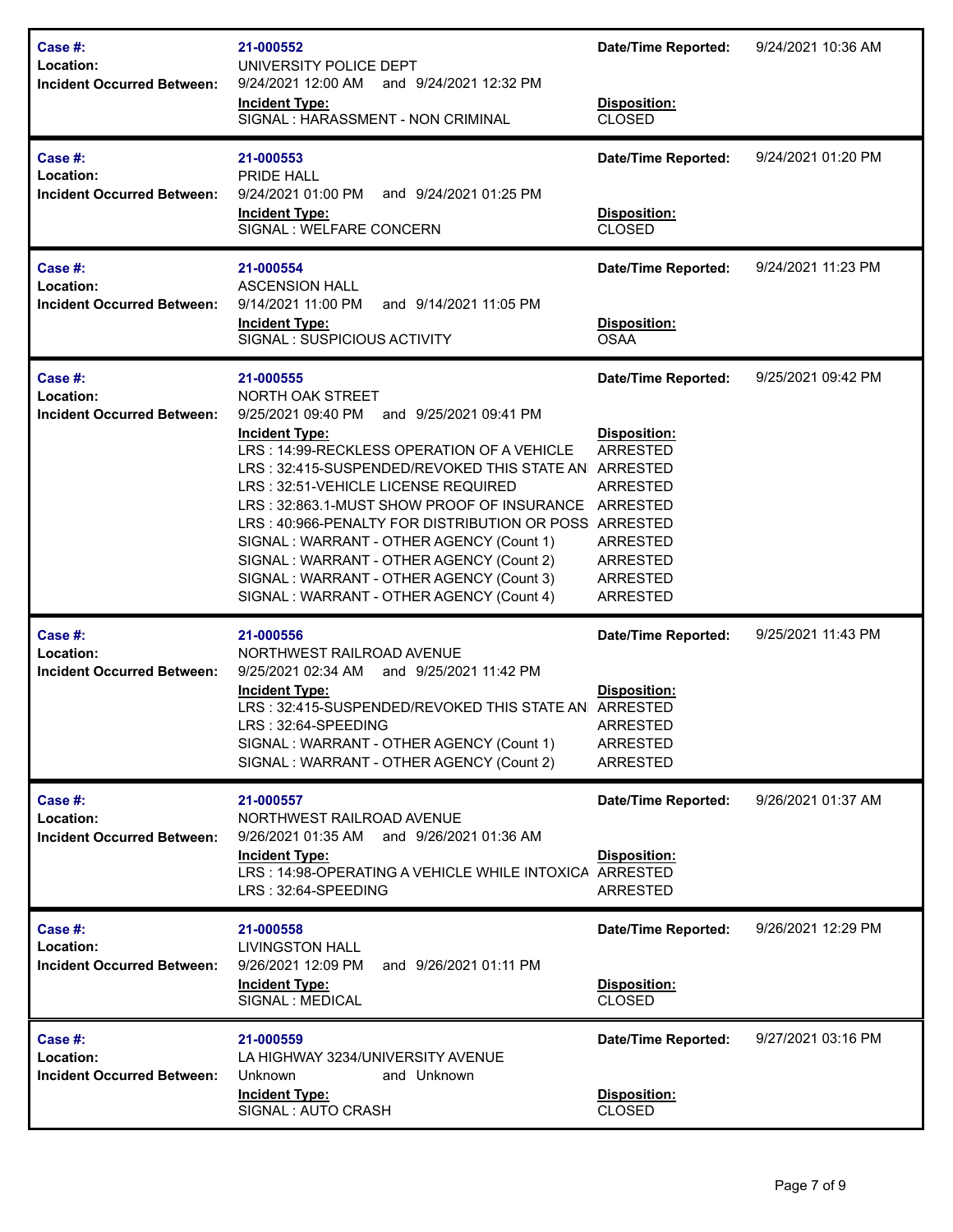| Case #:<br>Location:<br><b>Incident Occurred Between:</b> | 21-000560<br><b>LIVINGSTON HALL</b><br>8/27/2021 12:00 PM<br>and 9/22/2021 06:00 PM<br><b>Incident Type:</b><br>LRS: 14:67-THEFT                                                                                                                                                                                                              | <b>Date/Time Reported:</b><br><b>Disposition:</b><br>CLOSED - ARREST                                                               | 9/27/2021 03:42 PM |
|-----------------------------------------------------------|-----------------------------------------------------------------------------------------------------------------------------------------------------------------------------------------------------------------------------------------------------------------------------------------------------------------------------------------------|------------------------------------------------------------------------------------------------------------------------------------|--------------------|
| Case #:<br>Location:<br><b>Incident Occurred Between:</b> | 21-000561<br>THE VILLAGE, PARKING AREA<br>9/28/2021 12:50 AM and 9/28/2021 12:55 AM<br><b>Incident Type:</b><br>LRS: 14:98-OPERATING A VEHICLE WHILE INTOXICA<br>SIGNAL: WARRANT - OTHER AGENCY (Count 1)<br>SIGNAL: WARRANT - OTHER AGENCY (Count 2)<br>SIGNAL: WARRANT - OTHER AGENCY (Count 3)<br>SIGNAL: WARRANT - OTHER AGENCY (Count 4) | <b>Date/Time Reported:</b><br>Disposition:<br>ARRESTED<br><b>ARRESTED</b><br><b>ARRESTED</b><br><b>ARRESTED</b><br><b>ARRESTED</b> | 9/28/2021 12:56 AM |
| Case #:<br>Location:<br><b>Incident Occurred Between:</b> | 21-000562<br>LA HIGHWAY 3234/UNIVERSITY AVENUE<br>9/28/2021 07:30 AM<br>and 9/28/2021 07:30 AM<br><b>Incident Type:</b><br>SIGNAL: AUTO CRASH                                                                                                                                                                                                 | <b>Date/Time Reported:</b><br><b>Disposition:</b><br><b>CLOSED</b>                                                                 | 9/28/2021 07:30 AM |
| Case #:<br>Location:<br><b>Incident Occurred Between:</b> | 21-000563<br><b>MANE STREET</b><br>9/28/2021 10:41 AM<br>and 9/28/2021 10:41 AM<br><b>Incident Type:</b><br>LRS: 14:100-HIT AND RUN                                                                                                                                                                                                           | <b>Date/Time Reported:</b><br>Disposition:<br><b>OSAA</b>                                                                          | 9/28/2021 10:44 AM |
| Case #:<br>Location:<br><b>Incident Occurred Between:</b> | 21-000564<br><b>FAYARD HALL</b><br>9/28/2021 03:28 PM<br>and 9/28/2021 03:28 PM<br><b>Incident Type:</b><br>LRS: 14:285-TELEPHONE COMMUNICATIONS; IMPR( OPEN - PENDING INFORMATION<br>LRS: 40:966-PENALTY FOR DISTRIBUTION OR POSS OPEN - PENDING INFORMATION                                                                                 | <b>Date/Time Reported:</b><br><b>Disposition:</b>                                                                                  | 9/28/2021 11:40 AM |
| Case #:<br>Location:                                      | 21-000565<br><b>OFF CAMPUS</b><br>Incident Occurred Between: 9/28/2021 04:40 PM and 9/28/2021 06:30 PM<br><b>Incident Type:</b><br>SIGNAL : WELFARE CONCERN                                                                                                                                                                                   | <b>Date/Time Reported:</b><br>Disposition:<br><b>CLOSED</b>                                                                        | 9/28/2021 04:40 PM |
| Case #:<br>Location:<br><b>Incident Occurred Between:</b> | 21-000566<br>PRIDE HALL<br>9/28/2021 07:45 PM<br>and 9/28/2021 08:20 PM<br><b>Incident Type:</b><br>LRS: 966: DRUG VIOLATION<br>(Count 1)<br>LRS: 966: DRUG VIOLATION<br>(Count 2)<br>LRS: 966: DRUG VIOLATION<br>(Count 3)                                                                                                                   | <b>Date/Time Reported:</b><br>Disposition:<br><b>CLOSED</b><br><b>OSAA</b><br><b>OSAA</b>                                          | 9/28/2021 07:45 PM |
| Case #:<br>Location:<br><b>Incident Occurred Between:</b> | 21-000567<br>NORTH GENERAL PERSHING STREET<br>9/28/2021 09:45 PM<br>and 9/28/2021 09:57 PM<br><b>Incident Type:</b><br>SIGNAL: SUSPICIOUS ACTIVITY                                                                                                                                                                                            | <b>Date/Time Reported:</b><br>Disposition:<br><b>CLOSED</b>                                                                        | 9/28/2021 09:58 PM |
| Case #:<br>Location:<br><b>Incident Occurred Between:</b> | 21-000568<br>SIMS MEMORIAL LIBRARY<br>9/29/2021 08:30 AM<br>and 9/29/2021 11:33 AM<br><b>Incident Type:</b><br>SIGNAL : MEDICAL                                                                                                                                                                                                               | <b>Date/Time Reported:</b><br>Disposition:<br><b>CLOSED</b>                                                                        | 9/29/2021 10:59 AM |